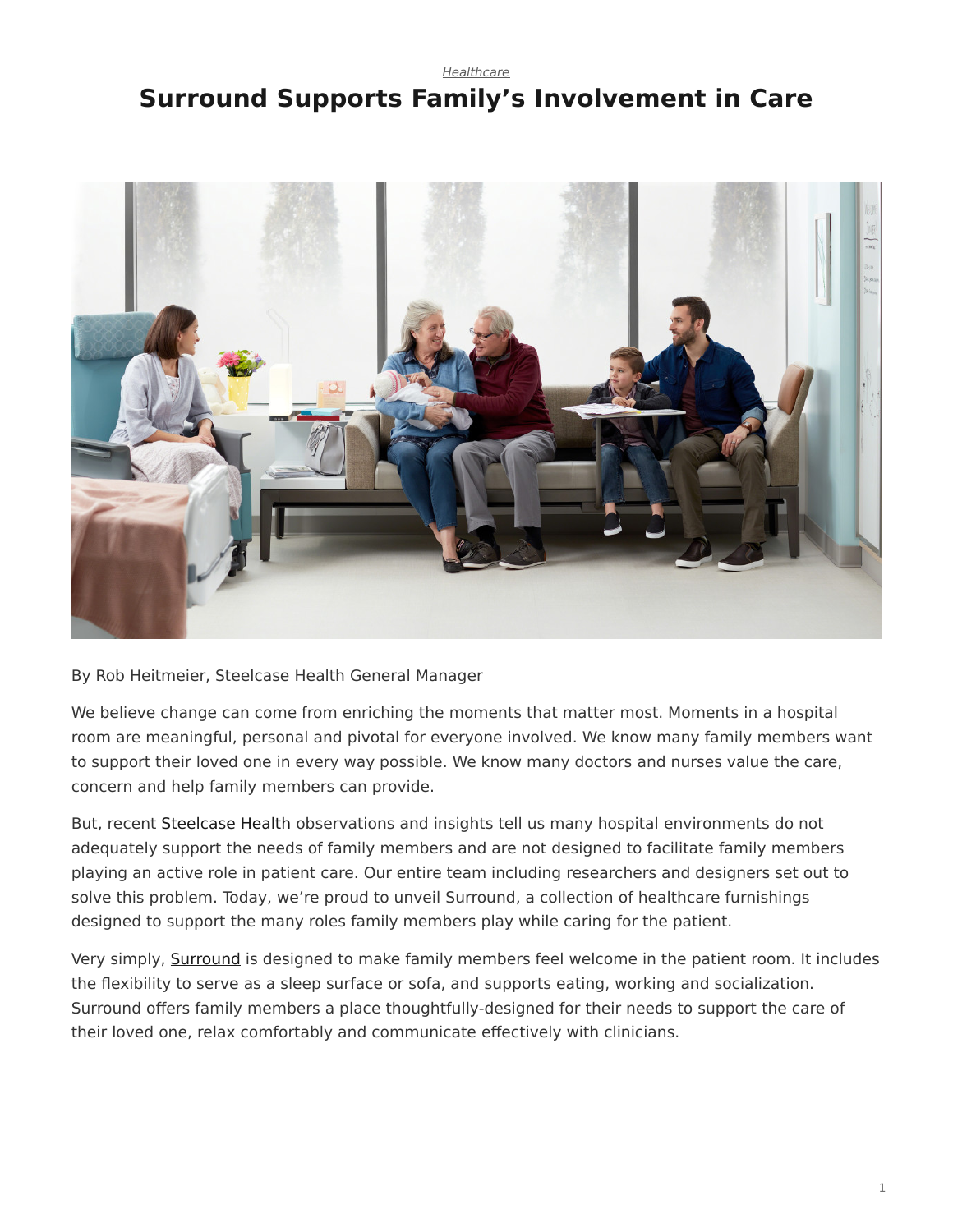## **NEEDS OF FAMILY MEMBERS**



When the wife of one of our Steelcase Health designers, James, had a baby, he experienced what it's like to be a care partner. The environment made it difficult to communicate with doctors and nurses relaying important information. It was hard to host visitors, or eat with his wife. In addition, he worried that his uncomfortable sleeping area kept him tossing and turning at night, and he may disturb his wife in their precious few hours of sleep.

Steelcase Health [previously released](https://www.steelcase.com/blog/new-health-insights-family-face-unmet-needs/) observations and insights indicating James' story is not uncommon. Too many family members are made to feel like an afterthought dealing with significant unmet needs in most [patient room design](https://www.steelcase.com/insights/articles/patient-rooms-a-positive-prognosis/) settings. They are faced with challenges related to communication, sleeping, sharing meals, hosting visitors, storage and overcrowding, and maintaining daily routines such as paying bills and working.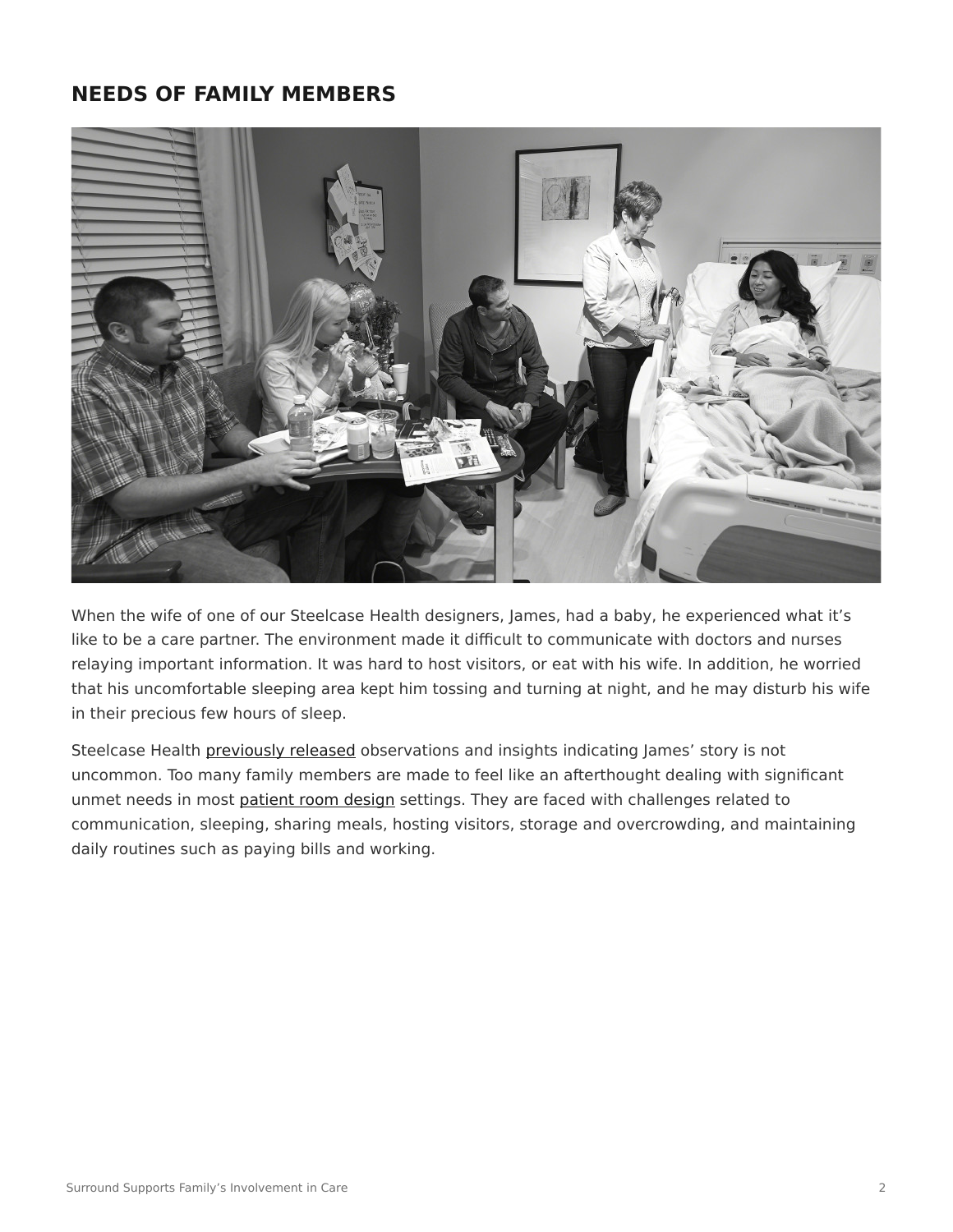## **MAKE FAMILIES FEEL WELCOME**



Healthcare environments are too often an overlooked tool that can help providers support [family](https://www.steelcase.com/blog/new-health-insights-family-face-unmet-needs/) [member's involvement](https://www.steelcase.com/blog/new-health-insights-family-face-unmet-needs/) in a loved one's care. Not enough hospitals take advantage of the space they have to do this effectively.

Developed with Steelcase Health observations and reviews of industry trend data, peer-reviewed research and case studies in mind, Surround solves many family member concerns including space for;

- frequent, inclusive conversations among family members and their loved ones, and clinicians;
- daily living activities, such as eating, working, sleeping, socializing and hosting;
- flexibility of seating to support a range of body types and postures, including lounging and reclining;
- spatial efficiency and hygiene, reducing clutter in the way of clinicians and easing cleaning for staff;
- clinician requirements, minimizing family members' risk of impeding patient care;
- family members to place belongings.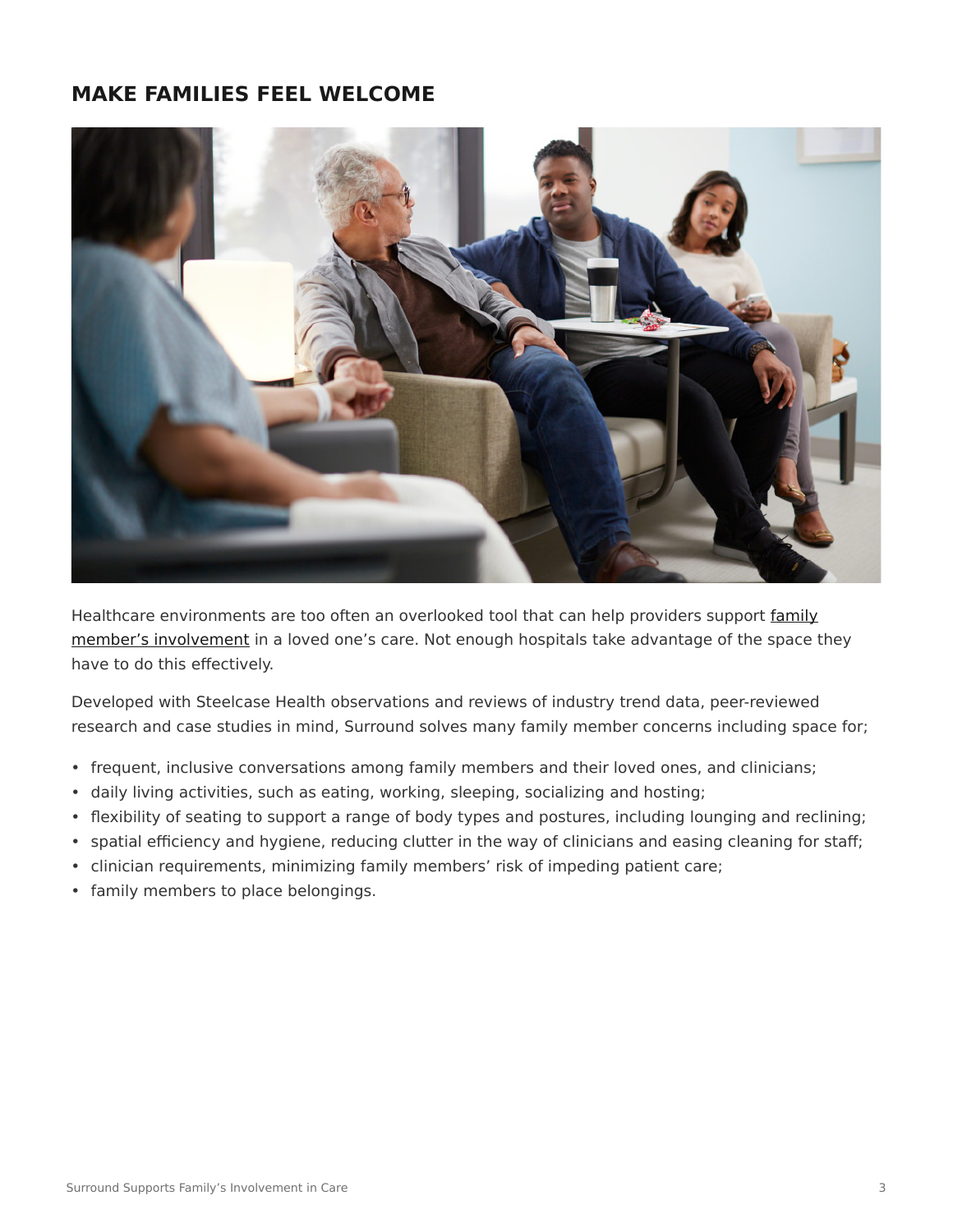

Surround is designed to accommodate the critical roles the family plays in the hospital room. It's modular and integrated design is flexible, and easily reconfigured. It includes; a high-recline arm for relaxed and reclined postures, an integrated sliding table for eating or working, ambient lighting for reading without disturbing the patient, an intuitive fold-down [hospital sleeper sofa](https://www.steelcase.com/products/sofas/), power outlets and a USB port in the arms, open storage for personal belongings and complete access to the floor for fast and effective cleaning.

James knows a solution like Surround would have helped his new family have a more comforting experience during their hospital stay. We study the places that support health to deliver insights and solutions to create moments that can lead to change — moments that enhance the wellbeing, empathy and connection of clinicians, patients and families.

For more information and resources on Surround visit [SteelcaseHealth.com/Surround](http://steelcasehealth.com/surround).

Rob Heitmeier is general manager, Steelcase Health, a brand dedicated to developing research-driven, evidence-based solutions for the healthcare industry. Steelcase Health is focused on making healthcare environments more comfortable, more efficient and more conducive to the healing process.

Steelcase